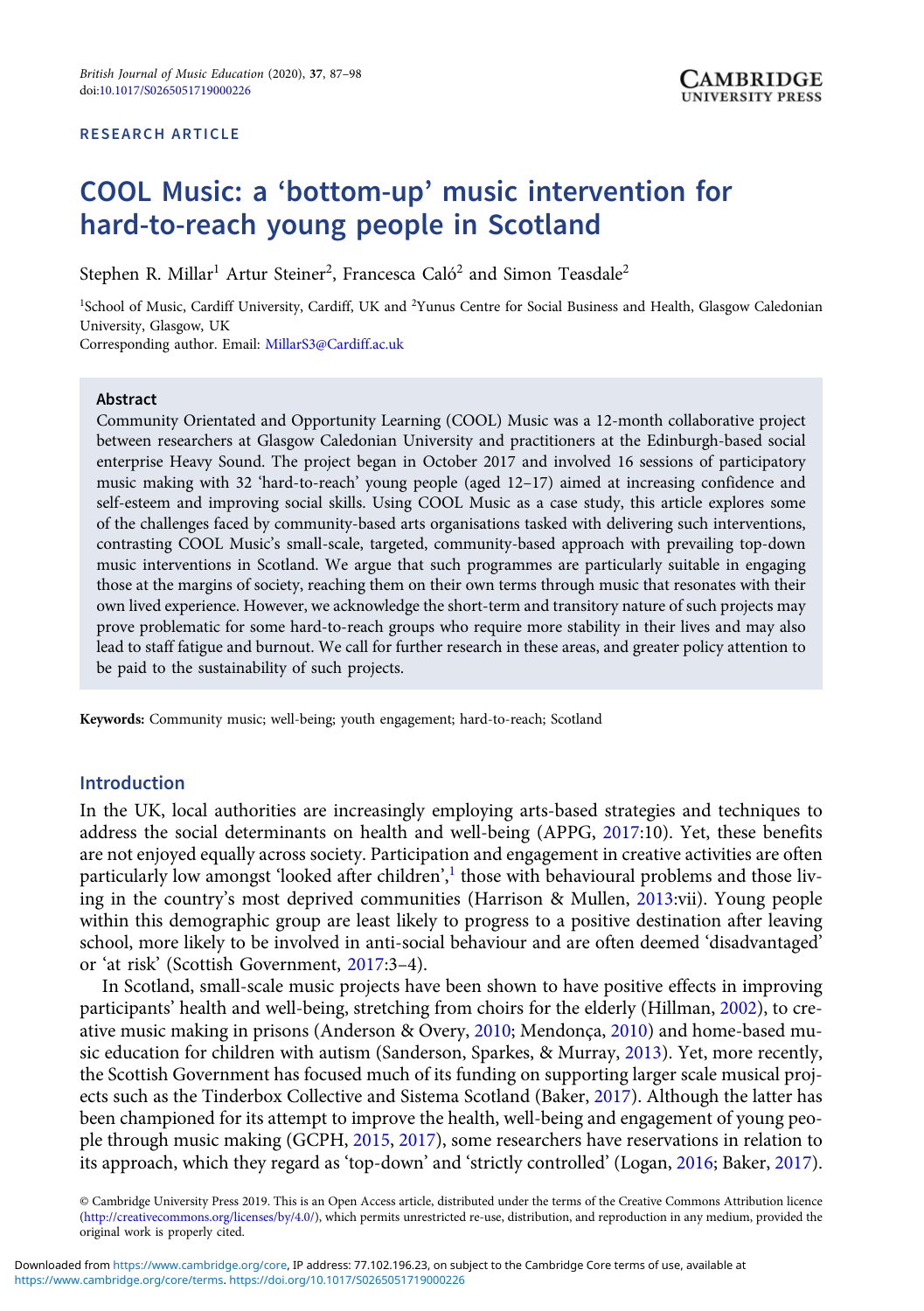This is broadly reflective of a wider third-sector literature that emphasises the role of smaller, community-based organisations, often working in partnership with public bodies to co-produce specialised projects that are closer to service users and inherently more flexible (Brandsen & Pestoff, [2006](#page-9-0); Arvidson & Kara, [2017](#page-9-0)). Drawing on data from 'Community Orientated and Opportunity Learning (COOL) Music', [2](#page-9-0) a community-based music intervention for hard-to-reach young people in central Scotland, this article reaffirms the potential benefits of a 'bottom-up' approach for improving well-being and engagement in young people operating at the margins of society. The article illustrates how such a programme may be implemented and, in so doing, assesses the successes and barriers to this approach.

#### Health, well-being and engagement

The World Health Organization's most recent definition of health opts for a holistic approach to the term, in keeping with current scholarship, arguing that 'health practices are rooted in everyday activities' and that 'many of those are related to the arts and culture' (MacDonald, Kreutz, & Mitchell, [2012:](#page-10-0)6). Similarly, in their work on community music therapy, Ansdell and DeNora describe well-being as 'human flourishing' within a socio-cultural community and observe that well-being is increasingly being used as 'an organizing concept at policy, theory, and practice levels in contemporary health and social care domains' [\(2012:](#page-9-0)110).

At the same time, engagement in the creative arts has been recognised as a potentially useful instrument for improving young people's health and well-being, with some studies demonstrating the effectiveness of musical interventions for adolescents with psychopathologies (Gold et al., [2004;](#page-10-0) Gold et al., [2007](#page-10-0), [2017](#page-10-0); Albornoz, [2011](#page-9-0)), and others analysing how these interventions can improve social connectedness, self-esteem and interactive skills in adolescents with behavioural difficulties as well as those suffering from bereavement (Shields, [2001](#page-10-0); Baker & Homan, [2007;](#page-9-0) McFerran et al., [2010;](#page-10-0) Porter et al., [2012;](#page-10-0) Kim, [2015\)](#page-10-0). Others have conducted research on community-based initiatives, promoting music and the arts in addressing problems facing young people, particularly those living within multiply deprived areas (Hampshire & Matjisse, [2010\)](#page-10-0) and in custodial settings (Daykin et al., [2011](#page-9-0)).

In Scotland, the largest and best known music-making programme employed to improve the health and well-being of young people is Sistema Scotland.<sup>[3](#page-9-0)</sup> The organisation has three orchestras based in disadvantaged areas of Stirling (Raploch), Glasgow (Govanhill) and Aberdeen (Torry), each of which lies within the 10% most deprived areas in the country (SIMD, 2016).<sup>[4](#page-9-0)</sup> Sistema Scotland engages some 1,812 children across the three areas at a cost of over £2.5 million (GCPH, [2015](#page-10-0):11-16; GCPH, [2017](#page-10-0):18-19), while the Sistema Scotland orchestra in Raploch rehearses in a custom-built facility that cost an additional £20 million to construct (GCPH, [2015:](#page-10-0)12). Sistema Scotland activities range from once-a-week parent and baby sessions, that use 'play-based learning to teach and nurture children and toddlers aged up to three years', to instrumental tuition and orchestral rehearsals with young people aged 5–18 four evenings per week (Ibid.).

Yet recent evidence suggests that this large-scale, top-down approach to collective musicmaking in the pursuit of better health and well-being fails on its own terms, showing 'little evidence of transformative social effects' (Baker, [2017\)](#page-9-0). Particular concerns were raised in relation to the strict control around who could participate in the orchestras, with children living just outside the catchment area not allowed to take part (GCPH, [2015\)](#page-10-0). There is also unease that Sistema Scotland has become the government's main musical focus, that it has been spared the funding cuts demanded from other projects and initiatives and that the number of young people participating in Sistema Scotland orchestras – less than 1% of Scotland's school population – is wholly disproportionate to the amount of support it received (Baker, [2017](#page-9-0)). Others have questioned the 'regimented' style of instruction, where the focus is on a narrow, prescribed form of creativity.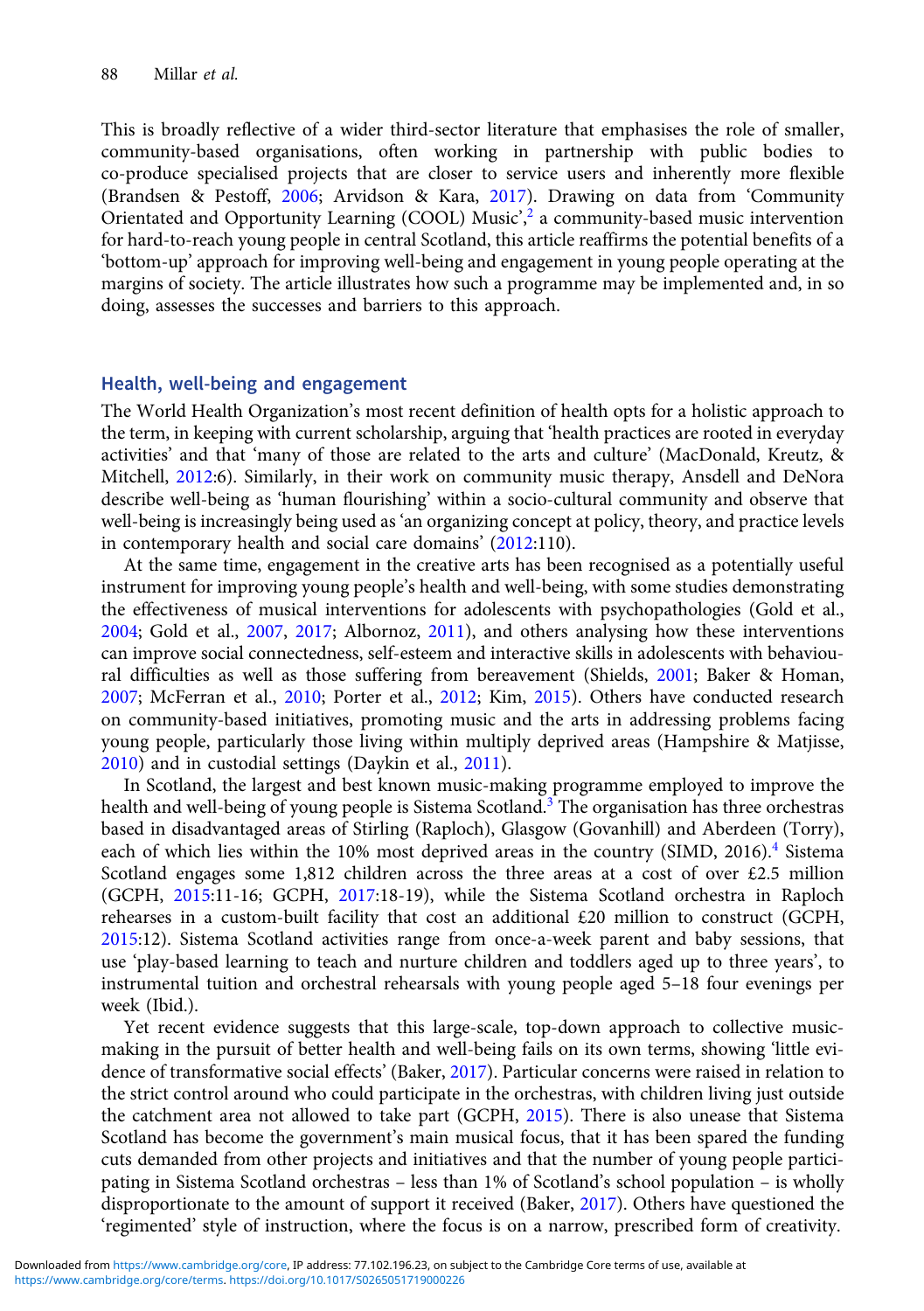#### COOL Music

By contrast, those participating in the 'COOL' Music project attend one-to-one sessions with tutors who negotiate participants' learning outcomes on an individual basis that is flexible to the requirements of the learner and context. Following similar studies focused on the role of music and well-being (Shields, [2001;](#page-10-0) Kim, [2015](#page-10-0)), the COOL Music programme consists of 16 sessions of non-formal participatory music making, where young people learn how to utilise musical instruments, computer software packages and audiovisual recording equipment to build their own creative projects. After an initial group work session, introducing the tutors and setting out the project's aims, participants work one-on-one with their tutors to write and record their own song. Participants in the project use music to explore the social and emotional difficulties they are experiencing and engage best with genres that feature a strong lyrical focus, such as hip-hop and rap, which have a long history of being used to engage at-risk young people (Tyson, [2002;](#page-11-0) Elligan, [2004](#page-9-0); Kobin & Tyson, [2006;](#page-10-0) Olson-McBride & Page, [2012\)](#page-10-0). Here, music making serves as a vehicle to achieve success and to improve engagement and well-being.<sup>[5](#page-9-0)</sup>

Cognisant of the antagonistic relationship between many project participants and their school, the COOL Music project follows similar non-formal music education projects, which opt for less 'teacher talk' and greater instances of modelling technique and 'musical ways of being' (Saunders & Welch, [2012\)](#page-10-0). COOL Music tutors conform to Swanwick's description of a 'music leader', as opposed to a 'trained teacher' ([2008\)](#page-11-0), where the relationship between participants and tutors is based on the exchange of skills between musicians, rather than as a top-down didactic model wherein one individual imparts knowledge and skills to the other. This follows the general shift in focus from teaching to learning identified by Folkestad ([1998](#page-10-0)) in his study of formal and informal music education.

COOL Music was financed by the Scottish Government and the European Social Fund, through the Social Innovation Fund. The project was implemented by Heavy Sound – an Edinburgh-based social enterprise delivering music projects for young people who are disengaged, at risk and who have experienced trauma. Each of the music tutors working on the project had a background in youth work and were experienced in working with groups of vulnerable young people. In instances where young people expressed feelings of hopelessness or despair, they were told that this would have to be fed back to their primary carers. In one instance, one young person revealed that he had suicidal thoughts. This was fed back to the young person's parents, school and the local social work department, which enabled them to put in place a programme to support the young person and their family.

COOL Music used participatory music making as a means to engage groups of troubled young people at the margins of society. Participants in the programme were struggling with a range of issues, including anger management, reactive attachment disorder and depression linked to a series of traumas, including bullying, domestic abuse and sexual assault. Several had a criminal record for offences including casual violence, drug dealing and theft. The promise of being allowed to make their own music was used as a 'hook' to encourage school attendance and generate interest in the project, as successfully trailed in other studies (Tyson, [2002](#page-11-0), [2003;](#page-11-0) Tillie, [2005;](#page-11-0) Gonzalez & Hayes, [2009\)](#page-10-0), while offering participants 'an opportunity to safely talk about themselves under the guise of talking about song lyrics' (Olson-McBride & Page, [2012](#page-10-0):126).

Evaluation of the COOL Music project was carried out by researchers based at Glasgow Caledonian University's Yunus Centre for Social Business and Health. The research team carried out the work on behalf of the Scottish Government, to test the effectiveness of the COOL Music programme. This article is based on scoping work with 32 young people considered to be disengaged, socially excluded and furthest from the employment market. Data for the article was drawn from participant observation and face-to-face, semi-structured interviews and documentary footage of both project participants and stakeholders,<sup>[6](#page-9-0)</sup> which was collated, coded and analysed in the computer software package 'NVivo'. Participant observation consisted of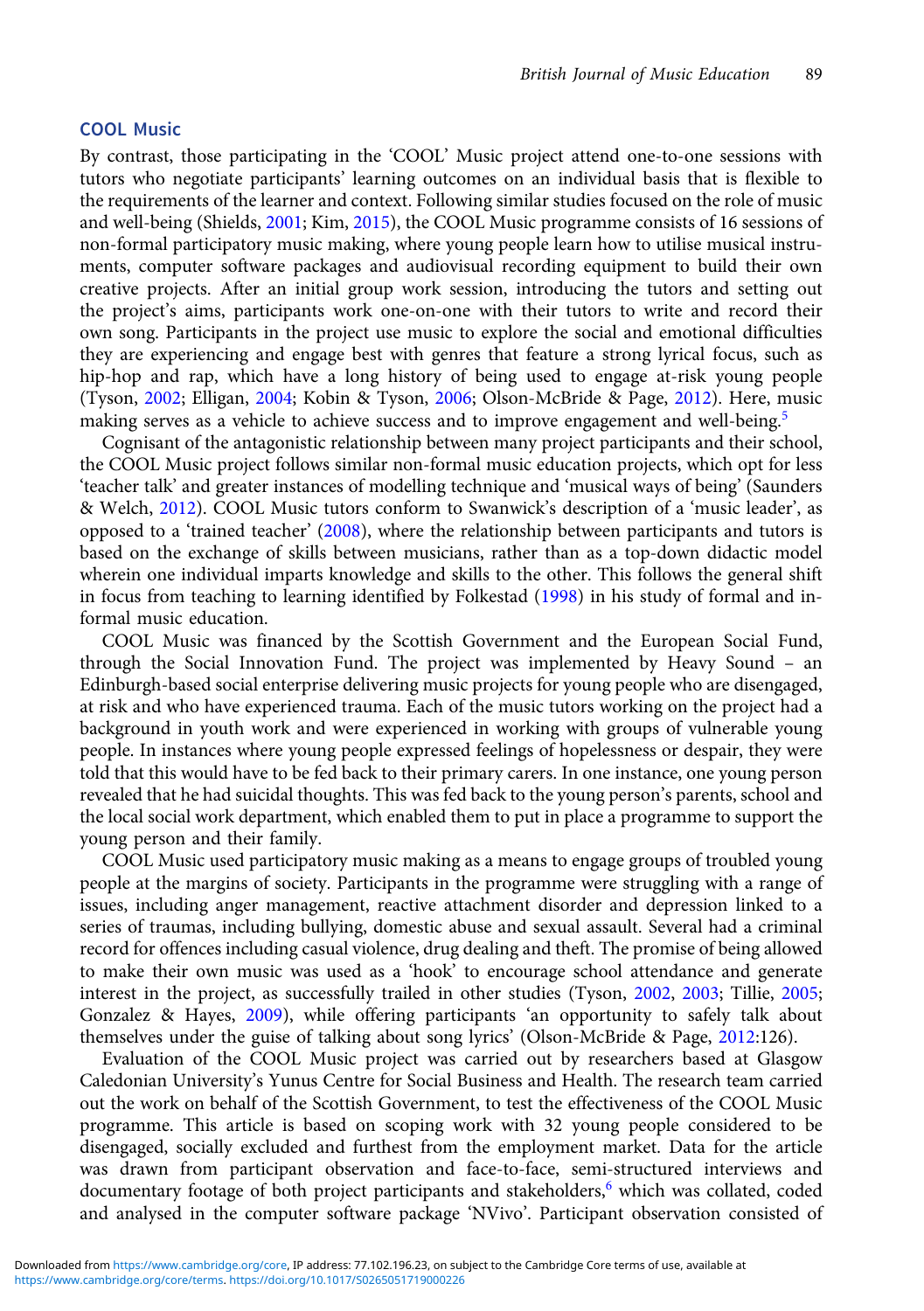the principal researcher attending project sessions, where he could monitor interactions between participants and music practitioners, observe participants engaging in group work and talk with participants during downtime. An information sheet explaining what would be covered during interviews was circulated amongst project participants who were free to opt out of interviews, without opting out the project itself. All interviews conducted with service users were supervised by a schoolteacher, an educator or – in the case of those living in care – a key worker. Lastly, the COOL Music project offered young people the opportunity to learn how to use other media equipment such as microphones, studio lighting and video cameras. This was supervised by professional videographers and some of the footage was used to evidence the project's successes to its funders. It should be stressed that participants were free to opt out of appearing on film and could do so without losing the benefit of learning how to use video camera equipment.

Ethical approval was gained from Glasgow Caledonian University and the principal psychologist within Edinburgh City Council's Children's Services Unit as well as with the individual schools and organisations housing the young people. Those participating in COOL Music could opt out of the research component of the project at any time and still benefit from music tuition from Heavy Sound staff. Electronic data from the project was stored in password protected folders on the university server. Hard copies of signed consent forms, questionnaires and datasensitive documents were kept in a secure filing cabinet inside a locked office at Glasgow Caledonian University.

The project began in October 2017 and includes young people aged 12–17 years old, all of whom are white, most of whom are male and some of whom are based in a secure unit because they are an immediate threat to themselves or society.<sup>[8](#page-9-0)</sup> Others are educated in mainstream schools and were selected to take part in the programme by their school's additional support for learning (ASL) unit, which identified them as similarly 'hard-to-reach', that is, 'disempowered persons ::: for whom the structures of government have failed' and 'students who have removed themselves from the expectations of schools, who find the work associated with school meaningless, alienating, or oppressive' (Allsup, [2013:](#page-9-0)1).

# Engaging hard-to-reach young people

Although the project is still ongoing and formal evaluation of the project is not the focus of this article, our early findings indicate that COOL Music is successful in engaging disempowered young people. During interviews, several participants admitted that they only come to school on the days where they are scheduled to attend COOL Music sessions, confirming previous research connecting participation in the arts with lower levels of truancy and high school dropout rates (Center for Music Research in Shields, [2001\)](#page-10-0). Indeed, when asked whether her life had changed as a result of the project, one participant replied, 'well, I don't usually come to school, so having this [COOL Music] on makes me actually come to school – I've got something to look forward to' (Lisa). Interestingly, while most of the participants identified the more practical music making as their favourite part of the project, when asked what she enjoyed most, Lisa replied, 'working with different people – it helps me open up a bit more'. Another participant expressed similar sentiments, stating:

I find it really hard to engage with my classes at school and in [the COOL Music] class I've actually engaged in the work. I would say it's changed my situation because I'm writing more and before I wouldn't be able to express my feelings in a class. Whereas, now I'm actually able to express myself to people. (Sara)

This suggests that COOL Music has potential in helping young people 'open up within their scheduled sessions'.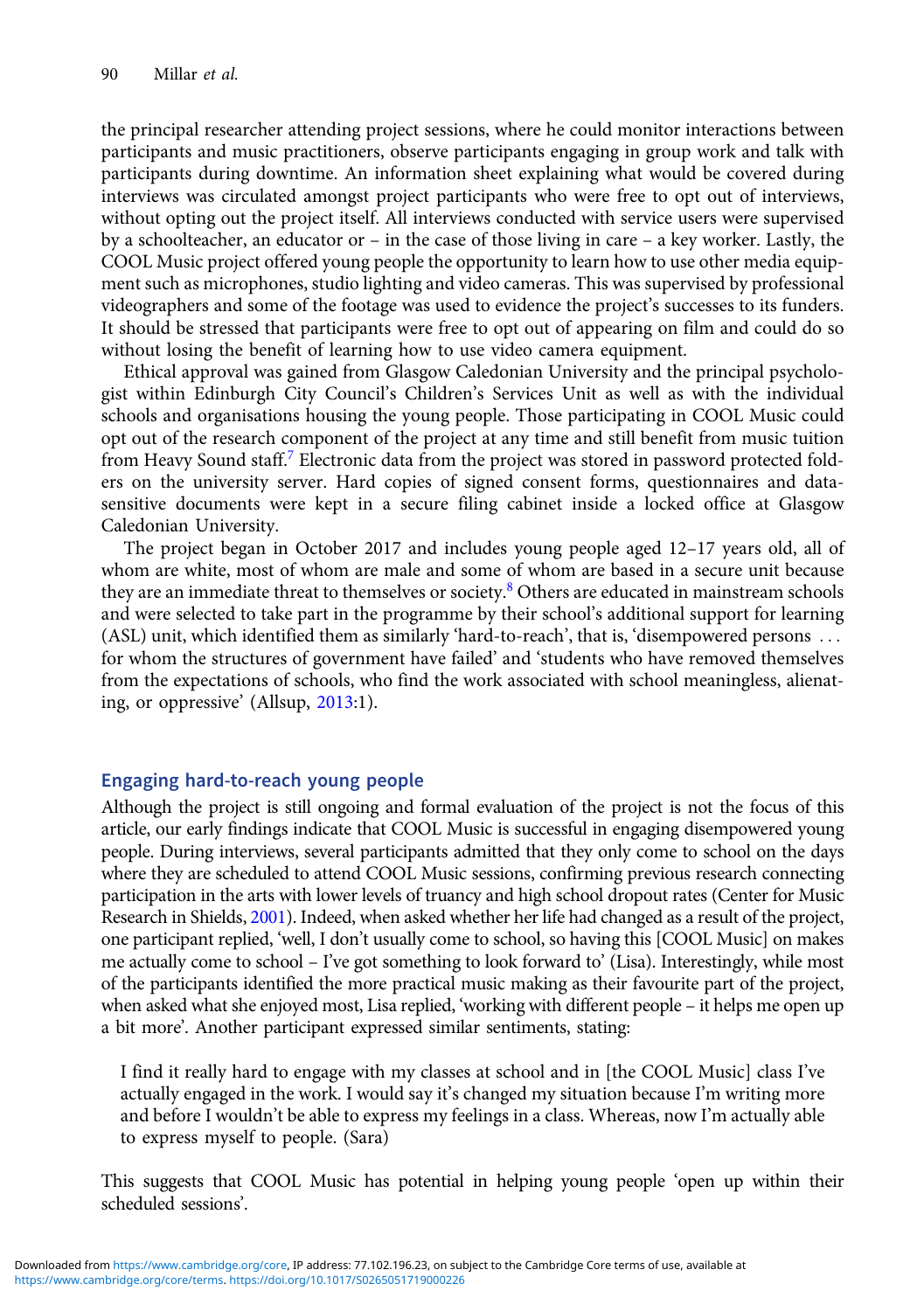

Figure 1. Michael works on his rap with one of the project tutors.

Asked to reflect on how the intervention had changed the lives of those who participated in the project, one teacher stated, 'one young person has definitely stopped self-harming' and highlighted how writing songs enabled participants to open up and speak about traumatic instances in their past and overcome them (Thomas). Another teacher observed that all of those who participated in the project were, as a result, happier and more confident, 'not just in terms of their relationship with music, but their relationship with people' (Julie). A third identified a 'lack of selfbelief' as the main barrier to hard-to-reach young people and pointed to COOL Music as convincing participants that 'they have a future' and that 'they are worthy' (Emma). Such comments were confirmed by project participants. John stated 'in just a few weeks, I've been able to make a full-scale rap. So, I'm happy. I'm proud of myself'. Another participant reflected, 'at the end of it, I'm a different person and it's helped me a lot. I learned a lot of new rappers and that, plus I learned how to be more confident in front of people' (Michael). He continued by stating that his biggest challenge was opening up about the violent and negative ways he had acted out in the past, referring to his previous self as a 'bam', a colloquial term for a thug. Michael added, 'this project has made me think "maybe I'm not all of that", because I've been trying hard and a lot of things have been going good in my life now' (Figure 1).

Other participants described the impact of the project in more practical terms. Seventeen-yearold Charlie attends school on a part-time basis, solely to take part in the COOL Music project. When asked how the project had changed his life, Charlie replied:

Coming in [to participate in the project], it gives me something to do, instead of going out on the streets, causing havoc. Like, I could be out the now going about in my pals' cars, getting into chases, and stuff  $[...]$  They do *dodgy* stuff, like go about dealing drugs, smashing windows, throwing fireworks and stuff like that . . . this just gives me something to do. As soon as I found out about music production and that, it was right down my alley – it's great to be actually learning stuff.

For Charlie, who enjoys 'gangsta rap' and hopes to become a DJ, the offer of honing his musicmaking skills was incentive enough to steer him away from his friends' illicit activities (Figure [2](#page-5-0)). Yet it was clear that the project helped change Charlie's approach to school, reinvigorating his educational experience. As with the previous participants, the project helped him to 'open up a bit more'.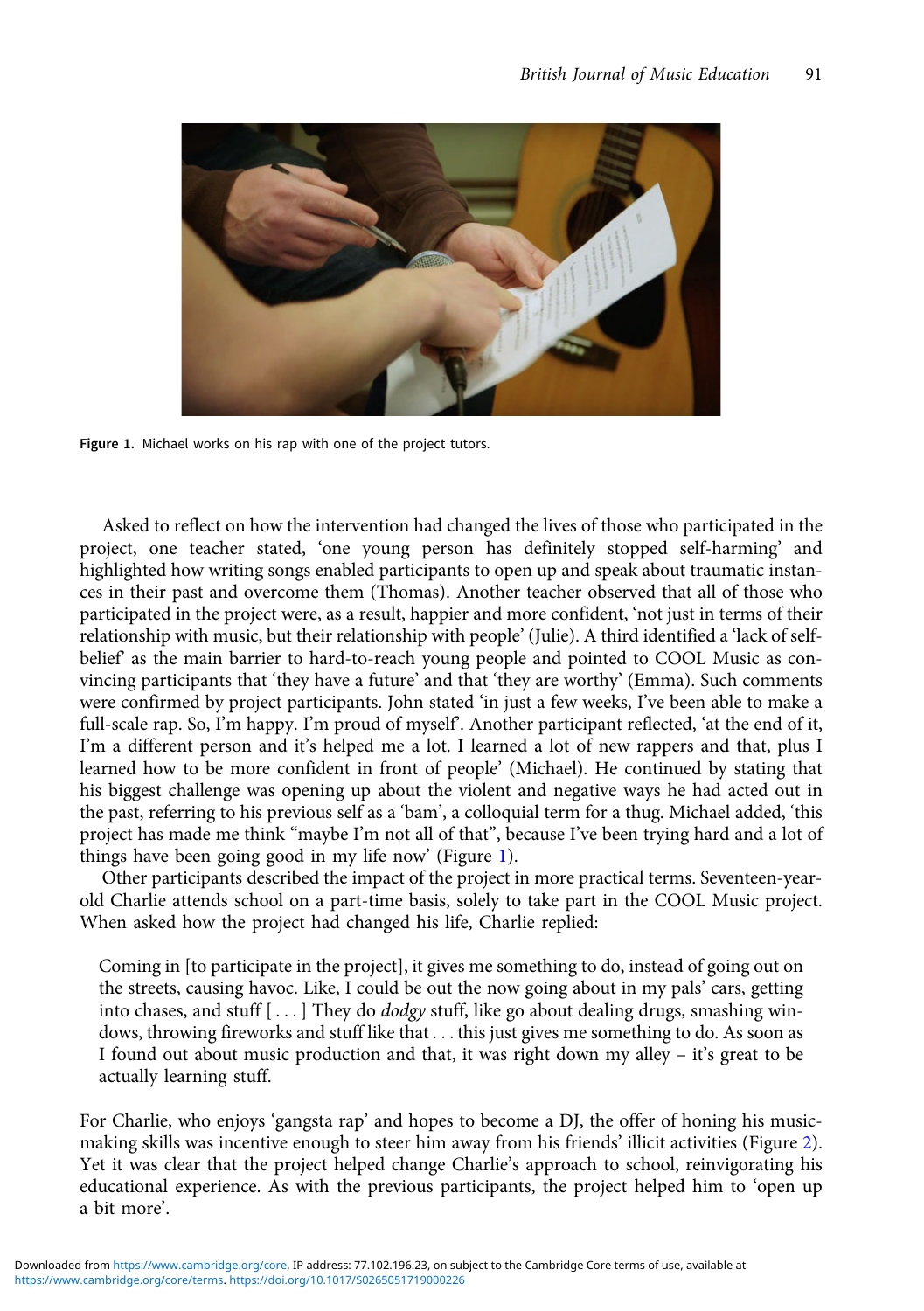<span id="page-5-0"></span>

Figure 2. Charlie develops his DJ skills under the watchful eye of his tutor.

In the next section, we turn to some of the characteristics of COOL Music that encouraged young people to 'open up' about problems they are dealing with. In particular we focus on project-leader Dave's own personal story, which he openly shares with participants.

# Embodying the project: Dave's story

Dave explicitly uses his background and experiences as a pedagogical tool to reach out to and engage with project participants, many of whom have suffered similar afflictions. This appears to develop shared bonds between Dave and the participants. Referring to his tutor, Charlie stated, 'I can relate to Dave, because he used to live on the streets and stuff and he was in a bit of a bad seat. Being honest, I'm kinda going down the same road as well'. Another project participant stated:

When [Dave], [George], and [Andy] first came in I was like 'wow, this is weird'. But see when I was doing one-on-ones and that, and I was just speaking to them, I got to know Dave and started to speak to Dave and I felt like he was a big help for me, so I felt comfortable him being there. Because me and him kinda grew up in the same place and we've experienced some of the same things and that. So, I felt a kinda comfort zone and that. Like, I did have someone to speak to and someone to work with. (Jane)

This chimes with the findings of similar studies wherein, by serving as a mentor in the lives of the young people, the music tutor becomes 'important as a participating adult in their lives, influencing and encouraging both musical and nonmusical [sic] self-perceptions, opinions, and attitudes in a positive fashion' (Shields, [2001:](#page-10-0)284).

Homeless by the age of 13, a victim of physical and sexual assault, and with a history of addiction to both drugs and alcohol, Dave turned to music as a means through which to articulate and overcome his problems. After years spent performing in Scotland's underground rap scene, he created his own social enterprise which seeks to improve the development of disadvantaged young people through music and creative writing.

When I was 13, my family broke down and I went to live with my dad, which is when I started getting more into hip-hop. I was able to find it and access it more easily [than other genres]. The really heavy, aggressive beats and delivery style really struck a chord with me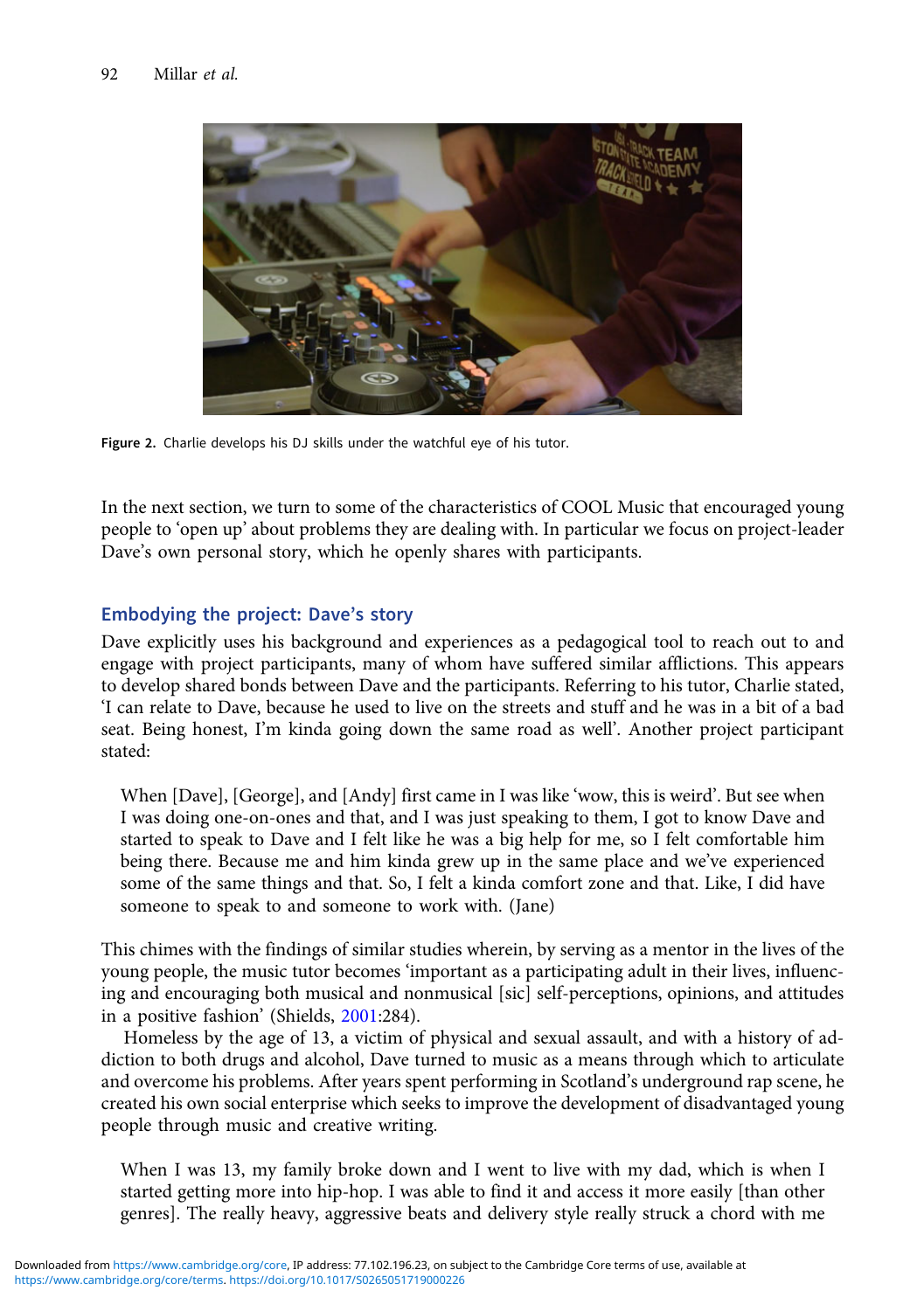and I became really interested in it  $-$  I started learning a lot about it  $[\dots]$  I started running away from home, or being thrown out of home, and holding down an education became really quite difficult. It was more important for me to find somewhere safe to stay each night, rather than being in school. And at that point, again, I was listening to tons of hip-hop [and] loads of rap. (Dave)

Hip-hop and rap music were constants in Dave's life and he spoke of how he would 'project his own meaning onto the songs', which served as a coping mechanism to help him endure the difficulties of his situation. Here, Dave illustrates music's usefulness as a 'technology of the self', where it is 'appropriated by individuals as a resource for the ongoing constitution of themselves and their social psychological, physiological and emotional states' (DeNora, [2000](#page-9-0):47).

Musically, Dave's credibility connects with that of rap itself, which Taylor (1997) describes as demanding a particular form of authenticity not required in other genres of music. As with rap, where listeners wish to hear from those who are 'real' and 'from the hood' (Ibid., 22), many hard-to-reach young people listen and respond best to those who conform to such descriptors. That this is done through music of their choosing is crucial, owing to the tendency to utilise music as a technology of the self.

When he was 15, a social worker from the local council encouraged Dave to attend a training scheme to help improve his prospects for further education and employment. When asked what he was interested in, Dave stated, 'I'm interested in rapping' to which they replied, 'we can't help you with that'. The council suggested he undertake guitar lessons, instead, even though he lacked the ability to pay for them. Reflecting on the incident, Dave stated:

The fact that they couldn't offer me this engagement, led me to disengage straight away again. And at that point, so you're talking 15 or 16, I decided to myself, if I can become self-taught and get somewhere with trying to do something with music, then I'm going to offer to people what was missing for me  $[...]$  I wanted to target those who, like myself, had completely slipped under the radar.

Drawing a distinction between larger, top-down orchestra-based projects and COOL Music's targeted, community-based bottom-up approach, Dave stated:

They struggle to engage the groups that really need to be engaged. They attempt to target those [hard-to-reach] groups as well. But mostly it's young people who *may have* barriers and issues – but generally don't – and whose parents can afford to pay for them to participate in most activities. Their kind of motto is 'it doesn't matter what they're doing or what they're learning, as long as they're having fun'. Whereas for us, obviously we want them to have fun, we want them to enjoy it, but we're looking at adverse childhood experience, we're looking at young people who have experienced trauma and bringing them through it – and the music is really just a bi-product in most cases.

Although it might be argued that those operating on smaller community-based music projects may be hostile to larger programmes competing for funding to combat similar social ills, such statements echo broader criticisms of Sistema projects (Baker, [2014](#page-9-0), [2017;](#page-9-0) Logan [2016\)](#page-10-0). Such sentiments also complement existing research, which indicates that engaging groups of hard-to-reach young people through popular music, particularly rap, increases participants' perception of the tutor's empathy and relatedness (Tillie, [2005;](#page-11-0) Tyson, [2002\)](#page-11-0) and can be used to help identify relevant themes in participants' treatment (Elligan, [2004;](#page-9-0) Tyson, [2003](#page-11-0)).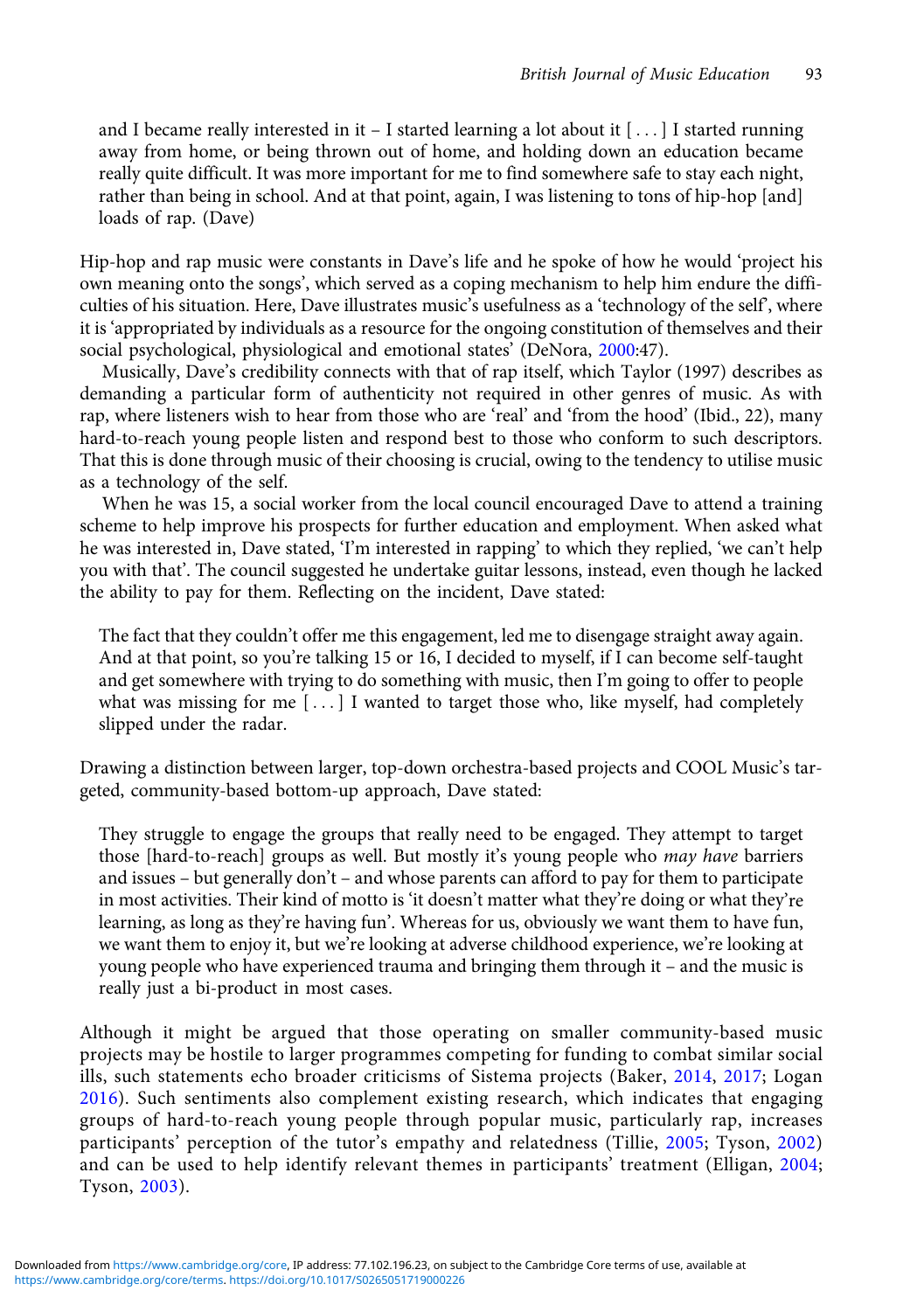# Breaking the rules

To some extent, COOL Music depends on its ability to transgress or 'break' the rules. Yet the schools in which the project is housed operate a strict timetable wherein a fixed curriculum is followed in a prescriptive manner. As such, COOL Music demands a strong level of trust, acceptance or 'buy-in' from those tasked with upholding these rules.

As discussed in Gonzalez and Hayes' work on the use of rap music in school counselling [\(2009\)](#page-10-0), it can be difficult to motivate young people to open up and discuss traumatic events within the relatively small window allotted from the student's regular timetable. The approach of tutors in the COOL Music project had been to assign the first hour to allow participants to focus on the musical side of the project, before spending the second hour working on the lyrical part of the project, where they discuss the specific problems the young people are struggling with. In so doing, the participants were not thrust into discussing difficult topics upon arrival and had time to ease themselves in. Yet during one of our updates, Dave explained how he had 'ripped up the schedule' and 'thrown it out the window', keeping participants out of class longer so as to delve deeper into their problems and better develop their projects. One unintended consequence of this action was that participants had the opportunity to socialise with one another in a relaxed and creative environment. Here, younger participants who were bullied and marginalised because of their eccentricities mix with older participants who now acknowledge them elsewhere in school, offering them a sense of validation and ontological security. For some participants, including one struggling to reintegrate into the school following years of cancer treatment, such socialising was the only opportunity to do so all week.

Perhaps unsurprisingly, this participant-led approach proved popular with most young people taking part in the project, $9$  but required breaking rules around how long participants were supposed to be out of class. This necessitated the tacit understanding and agreement of classroom teachers who would be happy to accommodate such changes. At one project site, buy-in had also come from the deputy head teacher, a former music teacher, who was wholly committed to the project and its methods. Yet, following her departure from the school, such buy-in soon stopped and the project quickly broke down.

Julie, a classroom teacher at the school, noted that the new deputy head was worried that, in one instance, instead of writing down lyrics in her diary, one young person began writing them on her body. Although other teachers explained this was a marked improvement from before, where she had been cutting her body, the deputy head moved to intervene, ordering teachers to seize the participant's pen and diary. In response, the participant lashed out, punching three teachers while screaming 'they're stealing my expression!' The new deputy head teacher accused Dave of 'unleashing expression amongst the children', which she felt destabilised them and hindered their development. Yet other teachers saw this as a difficult but necessary step on the road to recovery.

Eric argued that in revisiting past trauma, past emotions can surface which can be difficult to deal with and, at a superficial level, appear negative. Yet he believed such phases to be necessary in overcoming participants' problems and, ultimately, improving their engagement and well-being.

That's happened to some of our kids when they've been writing songs – it's brought up trauma and it's caused them to revisit those emotions, which has caused outbursts. I think that's a positive thing because, like I said, our job is to move these kids beyond the trauma and the only way to do that is to address it. And we can't do that if we're not going to accept these behaviours. So, yeah there has been a change in behaviours, yeah, it's been at times ... negative in its manifestation, but it's positive in the long-run because the kids are addressing their issues, the traumatic incidents in their pasts and they've moving forwards (Eric).

Eric's comments connect with Olson-McBride and Page's work ([2012](#page-10-0)) on poetry therapy intervention with at-risk young people, which encourages 'self-disclosure' in the pursuit of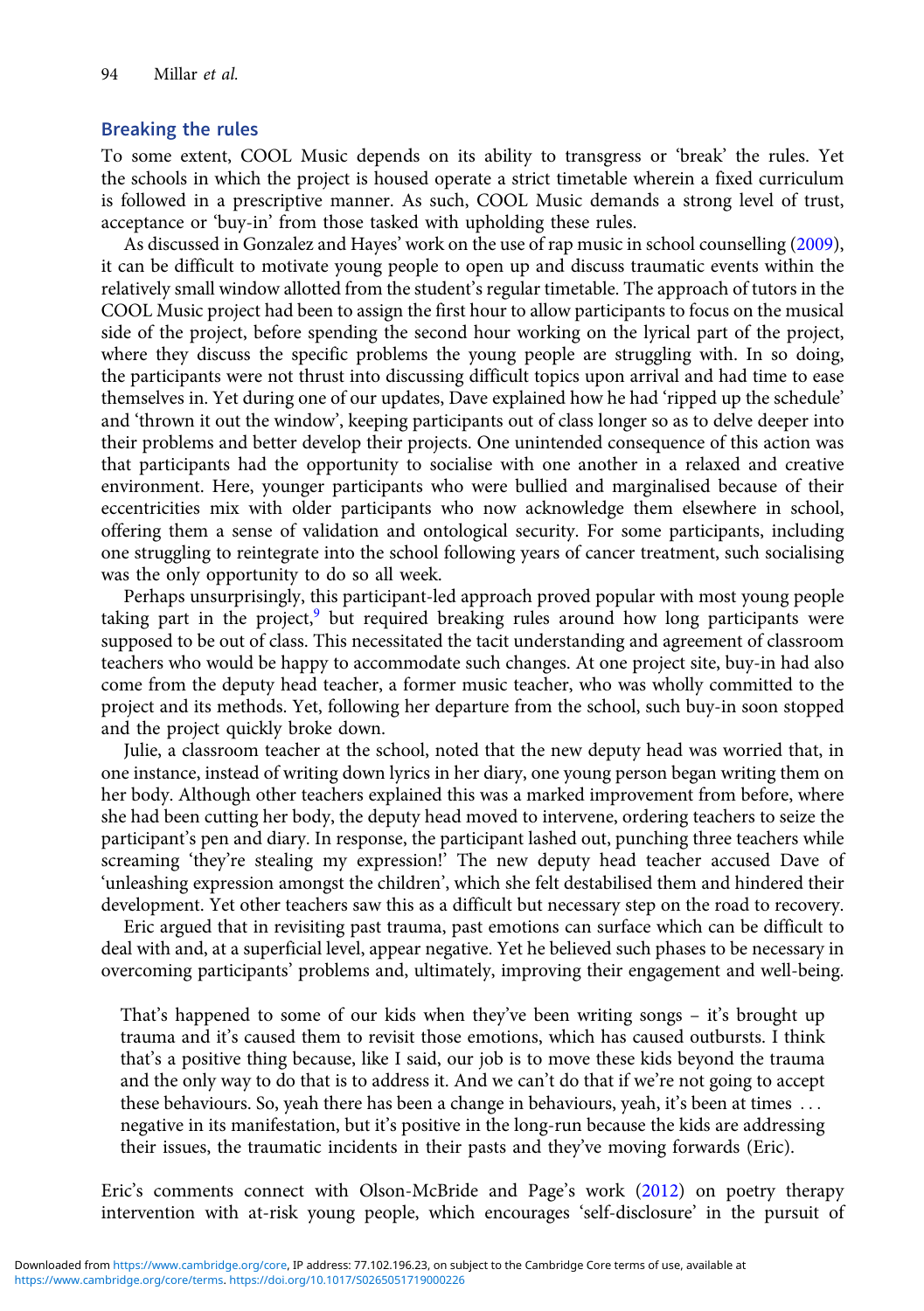forming and maintaining meaningful interpersonal relationships. As in the case above, Olson-McBride and Page find that such a process results in a period of greater vulnerability, yet they maintain this is necessary and 'should be facilitated in a measured fashion during the early stages of group development' [\(2012:](#page-10-0)125). However, such approaches not only require support from project partners, but demand they take risks, which is difficult in a formal school environment.

As these examples show, the COOL Music project requires a level of flexibility from schools that affords space and opportunities to take risks, yet it is perpetually bound by the restrictions imposed upon it by teachers who, ultimately, must take ownership of and responsibility for these risks if something goes wrong. As such, teachers must decide if they are prepared to 'reach forward', which requires something of a cultural shift from established models of thinking, if COOL Music and similar programmes are to be effective. Future research should explore the inherent tension between music as a creative practice and its application in the more bureaucratic and rule-bound schooling system as well as other environments where such projects could be trialled.

### **Discussion**

The COOL Music project challenges the prevailing model of top-down, catch-all, orchestra-based projects for improving well-being through music-making in Scotland, in favour of a more modest, bespoke and responsive bottom-up approach that engages some young people on their own terms, through music they identify with. Such positive associations greatly enhance participant engagement and can facilitate the sharing of painful and traumatic experiences required to process and help to overcome them. This, in turn, is aided by the shared personal experience between project participants and Dave, whose similar background creates buy-in and further facilitates the process. Thus, rather than supplant or replace existing projects, COOL Music should be seen as complimenting them, serving to engage those who would otherwise be unsuitable to take part in large-scale group projects, creating a more comprehensive support network for young people through the guise of participatory music making.

However, there are several limitations of the project, which pose obvious and immediate questions as to the hidden costs associated with its sustainability. Although COOL Music's intensive nature can serve to (re)energise participants, its short-term nature can potentially be disruptive, particularly for those participants with conditions that require consistency and stability. The short-term and transitory nature of the project also creates difficulties in assessing COOL Music's effectiveness over time – a challenge shared by those working on music and well-being projects in non-formal settings more generally (Lonie, [2013](#page-10-0):3). Lastly, the short-term nature of such projects can cast a heavy burden on those tasked with implementing them, who may suffer higher levels of burnout and fatigue not experienced by those employed and engaged in longer term projects. We question, therefore, what happens with project participants, including beneficiaries and those running a project, when 'the light goes off' and the project terminates. This is an important area that should be investigated in future studies.

In spite of such difficulties, our findings indicate that bottom-up and organic COOL Musictype interventions may be effective in addressing challenges associated with hard-to-reach young people, helping them to engage with productive activities, increase their self-esteem through group participation and lead to the improved health and well-being of project participants. If governments wish to effectively address issues facing troubled young people, it may be beneficial to allow community-based organisations to contribute to service delivery. As such, when designing and implementing interventions for improved health and well-being of young people, the 'bigger is better' approach may not always be applicable. Thus, governments should experiment with co-produced approaches which draw on the expertise and knowledge of smaller scale and less formal community organisations to support and sustain the benefits to health, well-being and engagement, particularly that of those hard-to-reach groups at the margins of society.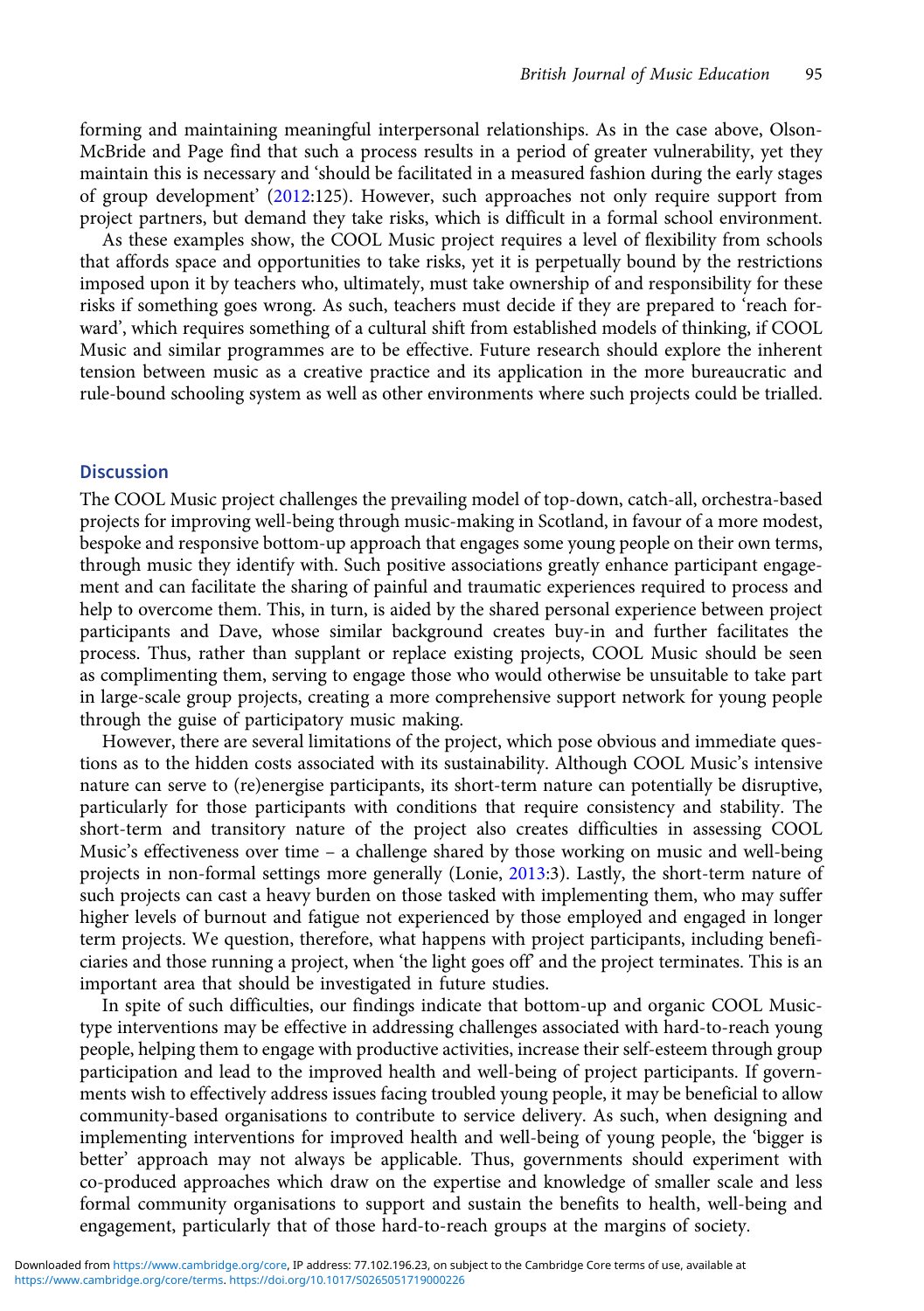#### <span id="page-9-0"></span>**Notes**

1 The Children (Scotland) Act 1995 defines looked after children as 'those in the care of their local authority', which is sometimes referred to as a 'corporate parent'. Children may become looked after for a variety of reasons, ranging from neglect or abuse at home, through to requiring special care and treatment for disabilities, or because they have been through the youth justice system. For more on looked after children, see [https://beta.gov.scot/policies/looked-after-children/.](https://beta.gov.scot/policies/looked-after-children/)

2 The names of all the individuals interviewed for this article have been changed to protect their identities.

3 Sistema Scotland is an official affiliate of the El Sistema programme. Developed in Venezuela, El Sistema is a state-funded programme designed to train disadvantaged schoolchildren to perform classical music within community-based orchestras so as to curb anti-social behaviour and increase educational attainment. For an authoritative account of the El Sistema programme, see Baker (2014).

4 A full breakdown on deprivation levels in these areas can be accessed via the Scottish Index of Multiple Deprivation. See <http://simd.scot/2016/#/simd2016/BTTTFTT/9/-4.0000/55.9000/>.

5 For more studies on the use of non-formal music education to engage hard-to-reach groups, and which stress the horizontal relationship between project leaders and participants see Hargreaves et al. ([2003\)](#page-10-0), Folkestad [\(2006\)](#page-10-0), and Saunders and Welch ([2012](#page-10-0)).

6 Film footage can be viewed on Heavy Sound's website: <http://www.heavysoundcic.co.uk>

7 Only one student opted out of the project on the grounds that he found the participant-led nature of COOL Music too stressful.

8 Those young people in the secure unit were referred there by the children's hearing system because they were an immediate risk to themselves or others around them, for example, because of a chaotic family life, people around them involved in crime or they are putting themselves at risk by being involved in crime or by doing things they should not be doing at their age. 9 It should be noted that such an approach did not work for everyone. One participant, who was diagnosed with Asperger's, required a more fixed, top-down approach and the project's participant-led approach made him anxious to the extent that he removed himself from the programme.

Acknowledgements. COOL Music team would like to thank the Scottish Government and the European Social Fund and their Social Innovation Fund for financial support to run the project. Also, we would like to thank all project participants for their contribution to the study.

# References

- All-Party Parliamentary Group On Arts, Health And Wellbeing Inquiry Report. (2017). Creative Health: The Arts for Health and Wellbeing (2nd ed.). London: APPG. [http://www.artshealthandwellbeing.org.uk/appg-inquiry/Publications/](http://www.artshealthandwellbeing.org.uk/appg-inquiry/Publications/Creative_Health_Inquiry_Report_2017_-_Second_Edition.pdf) [Creative\\_Health\\_Inquiry\\_Report\\_2017\\_-\\_Second\\_Edition.pdf](http://www.artshealthandwellbeing.org.uk/appg-inquiry/Publications/Creative_Health_Inquiry_Report_2017_-_Second_Edition.pdf)
- ALBORNOZ, Y. (2011). The effects of group improvisational music therapy on depression in adolescents and adults with substance abuse: A randomized controlled trial. Nordic Journal of Music Therapy, 20, 208-224.
- ALLSUP, R. (2013). Engaging the hard to read: Issues and challenges. In C. Harrison & P. Mullen (eds.), Reaching Out: Music Education with 'Hard to Reach' Children and Young People. Salisbury: Music Mark.
- ANDERSON, K. & OVERY, K. (2010). Engaging Scottish young offenders in education through music and art. International Journal of Community Music, 3(1), 47–64.
- ANSDELL, G. and DENORA, T. (2012). Musical flourishing: Community music therapy, controversy, and the cultivation of wellbeing. In R. MacDonald, G. Kreutz & L. Mitchell (eds.), Music, Health, and Wellbeing. Oxford: Oxford University Press.

ARVIDSON, M. & KARA, H., (2017). Valuing third sector achievements in a service delivery context: Evaluations and social value. In J. Rees & D. Mullins (eds.), The Third Sector Delivering Public Services: Developments, Innovations and Challenges. Oxford: Oxford University Press.

- BAKER, G. (2014). El Sistema: Orchestrating Venezuela's Youth. Oxford: Oxford University Press.
- BAKER, G. (2017). Big noise in Raploch? Scottish Review, 21 June. <http://www.scottishreview.net/GeoffBaker285a.html>
- BAKER, S. & HOMAN, S. (2007). Rap, recidivism and the creative self: A popular music programme for young offenders in detention. Journal of Youth Studies, 10(4), 459-476.
- BRANDSEN, T. &PESTOFF, V. (2006). Co-production, the third sector and the delivery of public services: An introduction. Public Management Review, 8(4), 493–501.
- DAYKIN, N., MORIARTY, Y., DE VIGGIANI, N. & PILKINGTON, P. (2011). Evidence Review: Music Making with Young Offenders and Young People at Risk of Offending. Bristol: UWE. [http://www.youthmusic.org.uk/assets/les/Research/](http://www.youthmusic.org.uk/assets/les/Research/YM_YoungOffenders_web.pdf) [YM\\_YoungOffenders\\_web.pdf](http://www.youthmusic.org.uk/assets/les/Research/YM_YoungOffenders_web.pdf)

DENORA, T. (2000). Music in Everyday Life. Cambridge: Cambridge University Press.

ELLIGAN, D. (2004). Rap Therapy: A Practical Guide for Communicating with Youth and Young Adults Through Rap Music. New York: Kensington.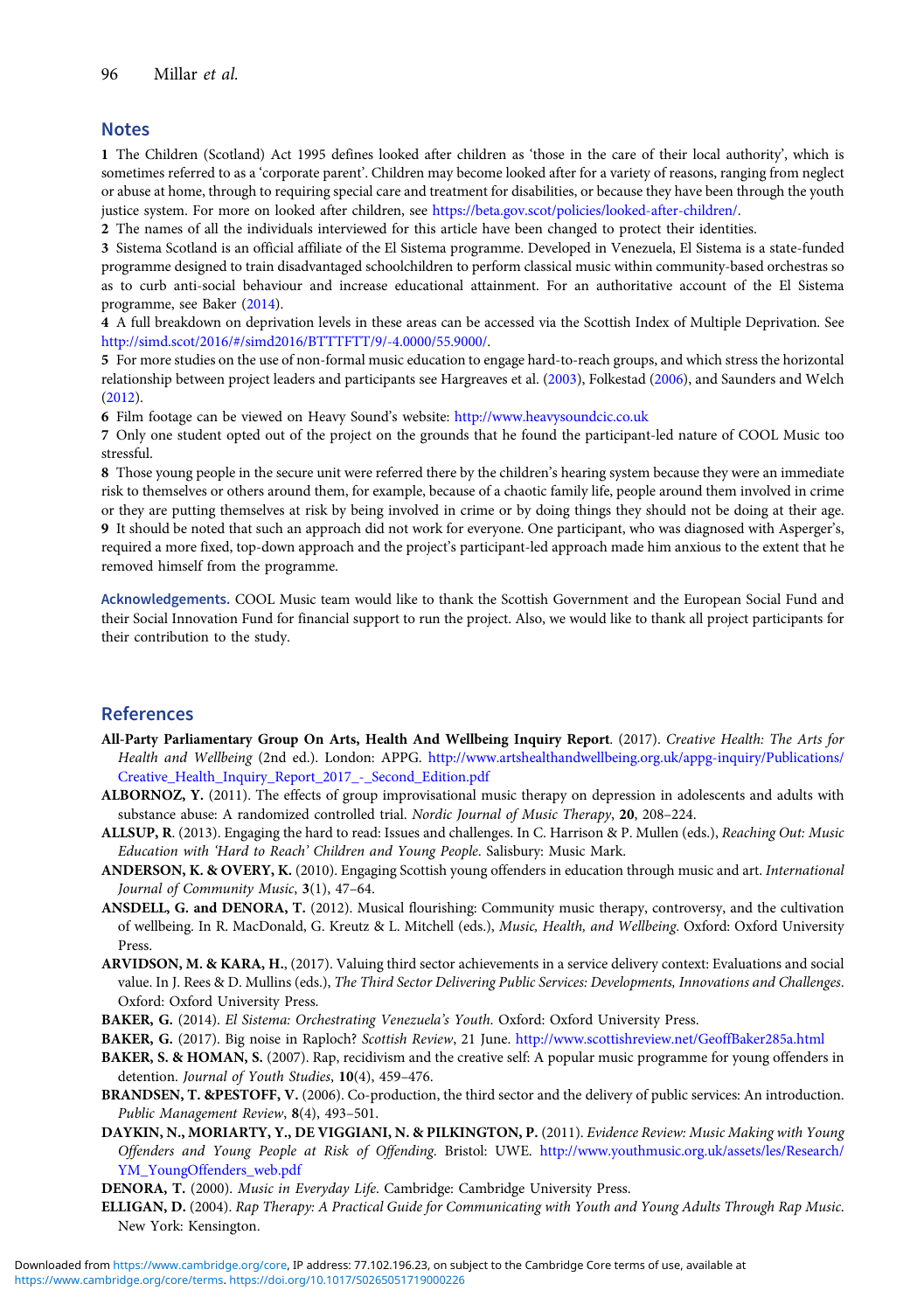- <span id="page-10-0"></span>FOLKESTAD, G. (1998). Musical learning as cultural practice. As exemplified in computer-based creative music making. In B. Sundin, G. McPherson & G. Folkestad (eds.), Children Composing. Malmö: Lund University, Malmö Academy of Music.
- FOLKESTAD, G. (2006). Formal and informal learning situations or practices vs formal and informal ways of learning. British Journal of Music Education, 23(2), 135–145.
- GLASGOW CENTRE FOR POPULATION HEALTH. (2015). Evaluating Sistema Scotland: Initial Findings Report. Glasgow: Glasgow Centre for Population Health. [http://www.gcph.co.uk/assets/0000/5424/Sistema\\_findings\\_report.pdf](http://www.gcph.co.uk/assets/0000/5424/Sistema_findings_report.pdf)
- GLASGOW CENTRE FOR POPULATION HEALTH. (2017). Evaluating Sistema Scotland: Big Noise Torry. Glasgow: Glasgow Centre for Population Health. [http://www.gcph.co.uk/assets/0000/6109/Big\\_Noise\\_Torry\\_Evaluation\\_Report.pdf](http://www.gcph.co.uk/assets/0000/6109/Big_Noise_Torry_Evaluation_Report.pdf)
- GOLD, C., VORACEK, M. & WIGRAM, T. (2004). Effects of music therapy for children and adolescents with psychopathology: A meta-analysis. Journal of Child Psychology and Psychiatry, 45, 1054–1063.
- GOLD, C., WIGRAM, T. &VORACEK, M. (2007). Predictors of change in music therapy with children and adolescents: The role of therapeutic techniques. Psychology and Psychotherapy: Theory, Research and Practice, 80, 577–589.
- GOLD, C., SAARIKALLIO, S., CROOKE, A. H. D. & MCFERRAN, K. S. (2017). Group music therapy as a preventive intervention for young people at risk: Cluster-randomized trial. Journal of Music Therapy, 54(2), 133–160.
- GONZALEZ, T. & HAYES, G. (2009). Rap music in school counseling based on Don Elligan's Rap Therapy. Journal of Creativity in Mental Health, 4(2), 161–172.
- HAMILTON, C., HINKS, S., & PETTICREW, M. (2003). Arts for health: Still searching for the Holy Grail. Journal of Epidemiology and Community Health, 57, 401–402.
- HAMPSHIRE, K. R. & MATJISSE, M. (2010). Can arts projects improve young people's wellbeing? A social capital approach. Social Science & Medicine, 71, 708-716.
- HARGREAVES, D., MARSHALL, N. & NORTH, A. (2003). Music education in the twenty-first century: A psychological perspective. British Journal of Music Education, 20(2), 147–163.
- HARRISON, C. & MULLEN, P. (2013). Introduction. In C. Harrison & P. Mullen (eds.), Reaching Out: Music Education With 'Hard to Reach' Children and Young People. Salisbury: Music Mark.
- HILLMAN, S. (2002). Participatory singing for older people: A perception of benefit'. Health Education, 102(4), 163–171.
- KIM, J. (2015) Music therapy with children who have been exposed to ongoing child abuse and poverty: A pilot study. Nordic Journal of Music Therapy, 24(1), 27–43.
- KOBIN, C. &TYSON, E. (2006). Thematic analysis of hip-hop music: Can hip-hop in therapy facilitate empathic connections when working with clients in urban settings? Arts in Psychotherapy, 33, 343-356.
- LOGAN, O. (2016). Lifting the Veil: A realist critique of Sistema's upwardly mobile path. Action for Change in Music Education, 15(1), 58–88.
- LONIE, D. (2013). Why music? A research rationale for making music with children and young people experiencing additional challenges. In C. Harrison & P. Mullen (eds.), Reaching Out: Music Education With 'Hard to Reach' Children and Young People. Salisbury: Music Mark.
- MACDONALD, R., KREUTZ, G. & MITCHELL, L. (2012). What is music, health, and wellbeing and why is it important? In R. MacDonald, G. Kreutz & L. Mitchell (eds.), Music, Health, and Wellbeing. Oxford: Oxford University Press.
- MCFERRAN, K., ROBERTS, M. & O'GRADY, L. (2010). Music therapy with bereaved teenagers: A mixed methods perspective. Death Studies, 34(6), 541–565.
- MENDONÇA, M. (2010). Gamelan in prisons in England and Scotland: Narratives of transformation and the "Good Vibrations" of educational rhetoric. Ethnomusicology, 54(3), 369–394.
- MOORE, K. & HARKINS, C. (2017). Evaluating Sistema Scotland- Big Noise Torry: Initial Findings Report. Glasgow: Glasgow Centre for Population Health.
- NHS HEALTH DEVELOPMENT AGENCY. (2000). Art for Health: A Review of Good Practice in Community-Based Arts Projects and Initiatives Which Impact on Health and Wellbeing. London: NHS Health Development Agency.
- OLSON-MCBRIDE, L. & PAGE, T. F. (2012). Song to self: Promoting a therapeutic dialogue with high-risk youths through poetry and popular music. Social Work with Groups, 35(2), 124–137.
- PORTER, S., HOMES, V., MCLAUGHLIN, K., LYNN, F., CARDWELL, C., BRADIEN, H. J., DORNAN, J. & ROGAN, S. (2012). Music in mind, a randomized controlled trial of music therapy for young people with behavioural and emotional problems: Study protocol. Journal of Advanced Nursing, 68(10), 2349–2358.
- SANDERSON, T., SPARKES, P. & MURRAY, R. (2013). MusicSPACE at home: A music tuition model for people on the Autism spectrum. Good Autism Practice, 14(1), 94–98.
- SAUNDERS, J. & WELCH, G. F. (2012). Communities of Music Education: A Pilot Study. London: International Music Education Research.
- SCOTTISH GOVERNMENT. (2017). The life chances of young people in Scotland: Evidence review. Edinburgh: Scottish Government Social Research. [https://beta.gov.scot/publications/life-chances-young-people-scotland-evidence-review](https://beta.gov.scot/publications/life-chances-young-people-scotland-evidence-review-first-ministers-independent/pages/4/)[first-ministers-independent/pages/4/](https://beta.gov.scot/publications/life-chances-young-people-scotland-evidence-review-first-ministers-independent/pages/4/)
- SHIELDS, C. (2001). Music education and mentoring as intervention for at-risk urban adolescents: Their self-perceptions, opinions, and attitudes. Journal of Research in Music Education, 49(3), 273–286.